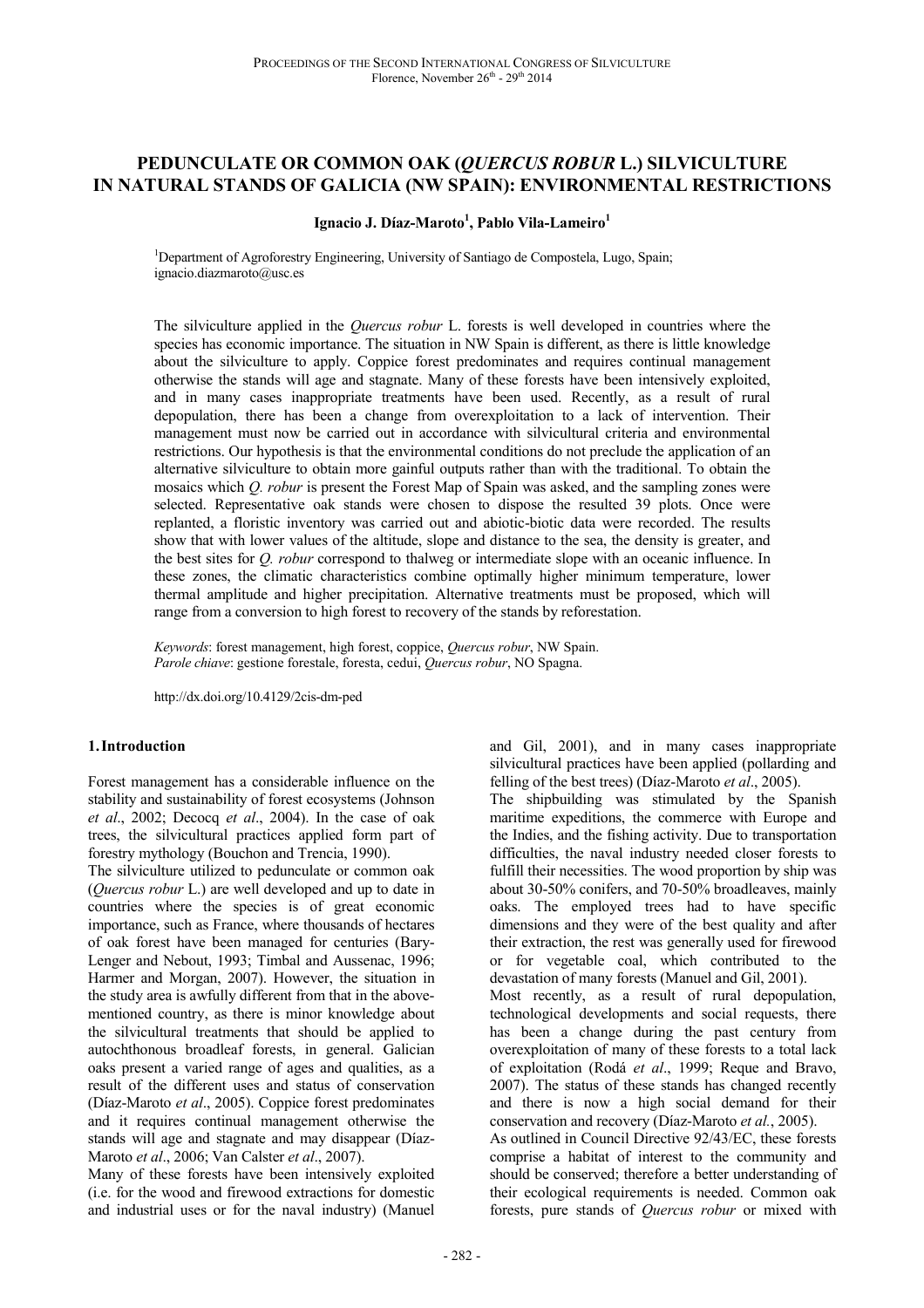other broadleaves, occupy an area of 246,445 ha in Galicia, i.e. approximately 18% of the total forest area (MAGRAMA, 2011). Within the region, *Q. robur* behaves as a robust, light-demanding species, which does not tolerate shade at early stages of development and the seedlings of which languish quickly under cover. The largest oak stands are found on steep slopes, where they have survived largely because felling would be complicated owing to the topography (Ruiz de la Torre, 1991). The starting hypothesis is that the environmental conditions do not preclude the application of an alternative silviculture to obtain more profitable outputs rather than with the traditional methods.

## **2. Material and methods**

## *2.1 Study area*

The study area comprises the Autonomous Community of Galicia which is located in the north-west of the Iberian Peninsula and covers an area of  $\sim$  3 million hectares. The mean altitude in the region is 508 m and slopes of more than 20% occur in half of the region.

The lithological composition of the substrate is wide and includes granite, schist, slates and quartzite; the climate is very varied, although generally classified as Humid Oceanic, with a certain Mediterranean influence in some zones. Annual precipitation varies between 600 to more than 3000 mm (Díaz-Maroto *et al*., 2005).

## *2.2 Description of sampling, data recording and parameters measured*

Initial stratification of the study area was not advisable because of the wide dispersal and heterogeneity of the oak stands throughout the region (Rubio *et al.*, 1997); therefore, we considered the study area as a single unit when selecting the areas for sampling and posterior data recording. The area was firstly delimited, avoiding certain areas where the presence of *Quercus robur* was unlikely because the forest site characteristics (physiographic, climatic and edaphic) are not appropriate for these species (Timbal and Aussenac, 1996). The sampling zones were then selected, taking care to include a sufficiently representative number of oak stands, on the basis of the data included in the Forest Map of Spain (Ruiz de la Torre, 1991), obtaining the existing vegetation mosaics where *Q. robur* is present, and the sampling zones were selected from within these, with the help of information provided by forestry administration personnel and data reported in previous studies. Representative oak stands by each zone were chosen to replant the inventory plots. The minimum area of the stands considered ranged between 0.5 and 1 ha, which avoided problems associated with the edge effect. The resulting network of 39 rectangular plots, of variable dimension (depending on the number of trees), contained at least 50 inventoriable trees ( $\varnothing$  > 5 cm) (Hummel *et al*., 1959). Once the plots were established, physiographic, dendrometric and edaphic profile data were recorded. The climatic data were obtained from the network of stations of the National Meteorological Institute during 1960-2000, and they were interpolated to the sampling points according to the methodology of

Carballeira *et al*. (1983). All these data along with the results of the edaphological analysis were used to elaborate a set of parameters, in each plot, that best describe the forest site and the present management status (Rubio *et al*., 1997; Lebourgeois *et al*., 2004; Bravo-Oviedo and Montero, 2005).

A total of 39 parameters were measured: 28 ecological (5 physiographic, 5 climatic and 16 edaphic) and 14 stand parameters (Tab. 1). The physiographic parameters used to describe the orography of each of the zones studied were altitude and mean slope, soil depth to parent material and closest distance from the sea (Rubio *et al*., 1997; Díaz-Maroto *et al*., 2005, 2006).

The climate was described by the following parameters: total annual and summer precipitation, annual mean temperature and annual mean of absolute maximum and minimum temperature (Carballeira *et al*., 1983). Within the ecological parameters, 16 edaphic parameters were also considered for evaluating the chemical properties and the soil fertility (Gallardo *et al*., 1995; Covelo and Gallardo, 2002; Marcos and Lancho, 2002; Bravo-Oviedo and Montero, 2005), including pH  $(H_2O)$ , organic matter, total nitrogen, carbon/nitrogen ratio (C/N ratio), available phosphorus and exchangeable potassium, calcium and magnesium.

We considered both the total value for the entire edaphic profile, calculating the weighted mean for the whole profile by the method of Russell and Moore (1968), as well as the surface value, using the data for the upper 20 cm, except where this corresponded to more than one horizon, when a weighted mean was calculated.

Finally, to evaluate the structure and the silviculture of these forests, the following stand parameters were calculated: number of trees and basal area per hectare, mean arithmetic and quadratic diameters, dominant diameter (mean diameter of 100 thickest d.b.h. trees per hectare), mean arithmetic and quadratic heights, Assmann's dominant height (Assmann, 1970), standard deviation and coefficient of variation of the diameter and height distributions, Hart's index (HAI) (which estimates the distribution of trees in relation to dominant height trees) and Czarnowski's index (trees number in a squared plot of side equal to the arithmetic mean height) (Timbal and Aussenac, 1996; Claessens *et al*., 1999).

# *2.3 Statistical analysis*

Measurement of the set of parameters allowed establishment of a database of information on the biotopes and the silvicultural characteristics of *Quercus robur* stands in Galicia. The application of univariate analysis (Walpole *et al*., 1999) allowed calculation of a series of characteristic values for the habitat of the species. To identify the most important parameters, discriminant analysis of the plots was carried out, following the methodology proposed by Hill (1979) and using the TWINSPAN program (Pisces Conservation LTD, 2004). To explain which of these parameters best characterize the silvicultural treatments and present situation of Galician oak forests, as well as to study the possible relationship with the biotope, two types of bivariate analysis were carried out. The first compared the stand parameters with the rest, and the second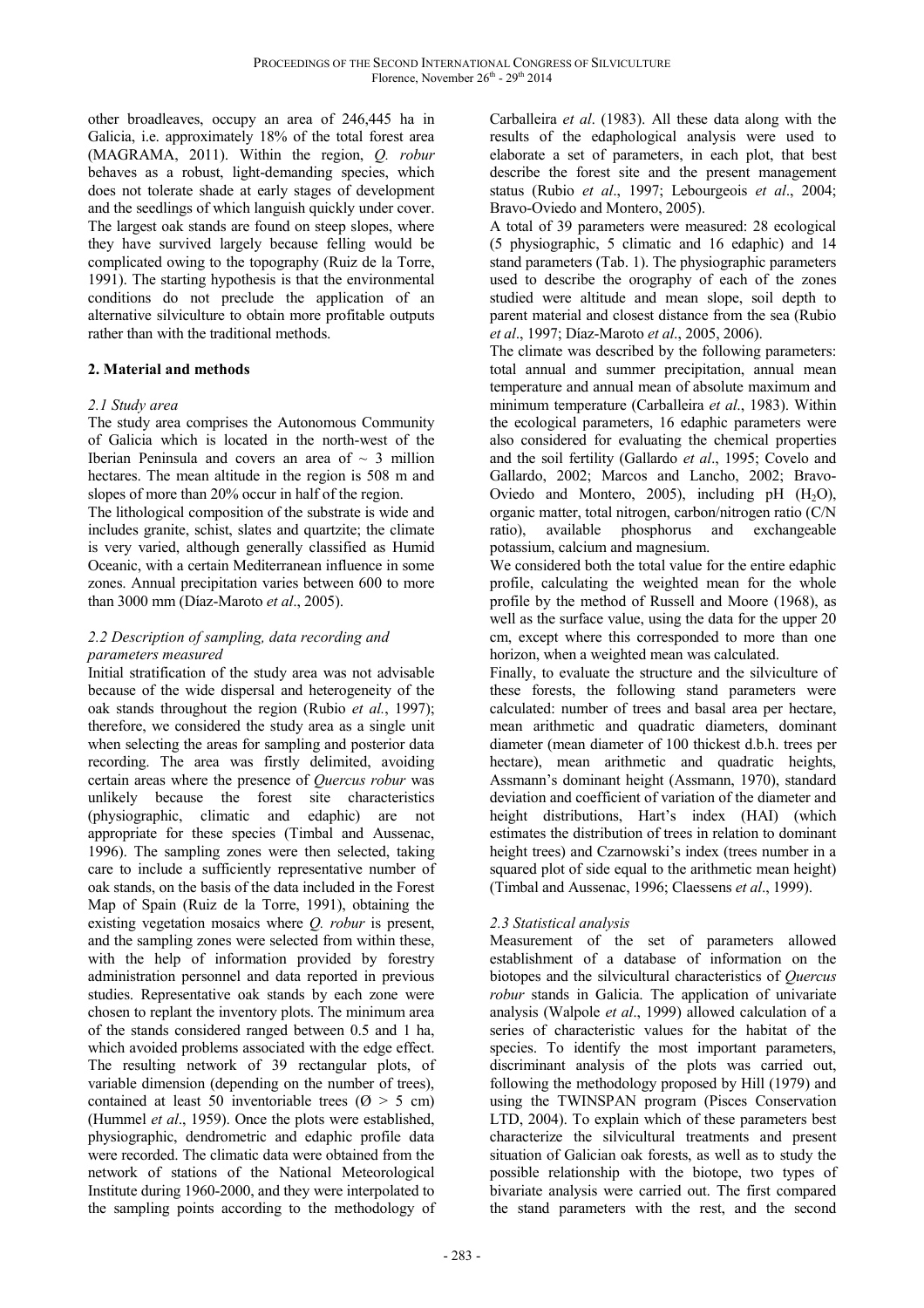compared the stand parameters with the environmental descriptors obtained by discriminant analysis (Fernández-Aláez *et al*., 2005), which allowed principal components analysis (PCA) to be applied (SAS Institute Inc., 2004). This in turn allowed us to identify how the most closely related stand and ecological parameters explain the variability in the *Quercus robur* forests in Galicia (Timbal and Aussenac, 1996; Collins and Carson, 2004).

On the basis of the results, the silvicultural status of the stands was modelled using stepwise multivariate linear regression analysis (SAS Institute Inc., 2004).

# **3. Results**

From the data obtained in the stand inventories and, later, from the parameters calculated, we obtained the information necessary to characterize the habitat of *Quercus robur* on a regional scale in Galicia.

The descriptive statistics for the 39 parameters considered are shown in Table 1. The stands are located in areas with slopes of between 0 and 72% and of altitudes of between 60 and 1300 m, the latter which is reached in the mountainous zone in the east of Galicia (Os Ancares and O Courel); the distance from sea ranges from 1 to 135 km.

The climate is characterized by high precipitation, with values higher than 700 in all stands, and close to 2000 mm in some. The summer precipitation is usually higher than 120 mm; those oak stands in which such high values are not reached are compensated by horizontal precipitation in the form of mist. The mean annual temperature is 11.5 ºC, the maximum value of the absolute maximum mean temperatures is 32.6 ºC, with a maximum temperature of 38.5 ºC, whereas the absolute minimum value of the mTAB is −4.2 ºC, with a minimum temperature of −11.5 ºC (Tab. 2). In the PCA of all discretely defined stand parameters (tree density, BA, coefficient of variation of the diameter and height distribution, ADH, HAI and CZI, an optimal result was obtained, with a value of the Kaiser-Meyer-Olkin (KMO) coefficient > 0.8, and a single vector that explained more than 98% of the variability in the silvicultural data (Tab. 3).

With regard to the discriminant analysis, the worst result from all of the groups of data analyzed corresponded to the physiographic parameters (altitude, slope, soil depth and distance from the sea). As regards the climatic data, the discriminant analysis differentiated two groups of variables. On one hand the pluviometric variables and, on the other hand, the thermal variables.

The variability of the edaphic parameters was highly significant, especially that for pH, and to a lesser extent, organic matter, nitrogen and phosphorus. The CCA of the silvicultural variables defined by the PCA were very significant, with values of between 0.70 and 0.90, and it was possible to explain 93% of the edaphic variability.

In the bivariate correlation analysis, all of these were significantly related to the same silvicultural variable, the BA. The total number of species inventories was approximately 200. The discriminant analysis of the vegetation provided good results, as 95% of the

variability in the *Quercus robur* stands was explained by only two vectors. Both vectors showed a canonical correlation of more than 0.9, i.e. a highly significant value. The species included in the first vector were: *Castanea sativa* Mill., *Anthoxanthum odoratum* L., *Vaccinium myrtillus* L., *Agrostis capillaris* L., *Ruscus aculeatus* L., *Stellaria holostea* L., *Ilex aquifolium* L. and, to a lesser extent, *Hedera helix* L., *Melampyrum pratense* L., *Holcus mollis* L. and *Pyrus cordata* Desv. Regarding the second vector, the species included were: *Lonicera periclymenum* L., *Pteridium aquilinum* (L.) Kuhn, *Teucrium scorodonia* L., *Rubus* spp. and *Betula celtiberica* L. had a noteworthy influence. The five most abundant species in addition to *Quercus robur* (*Rubus* spp., *P. aquilinum*, *H. helix*, *L. periclymenum* and *T. scorodonia*) therefore showed a certain, although not very high, degree of discriminatory capacity.

Despite the results obtained with these two vectors in the previous statistical analyses, both show few significant correlations with the silvicultural variables, with the only noteworthy relationships those between the first vector and the BA, and between the second vector and the coefficient of variation for the diameter distribution.

# **4. Discussion**

# *4.1 Univariate analysis of the ecological parameters*

The pedunculate oak stands was most variable in terms of physiographic and climatic parameters, with coefficients of variation near or higher than 70% for parameters SLP and AmT; the rest of parameters presents coefficients of variation  $< 70\%$  (Tab. 2). In the case of the slope, the data indicate that at present many oak stands in Galicia are located in steeply sloping areas, where they have remained because of the difficulty of harvesting (Ruiz de la Torre, 1991).

The high coefficient of variation for the annual mean of the absolute minimum temperatures parameter (AmT) was particularly noteworthy, in contrast to the other climatic parameters (Tab. 2). This pattern is due to the high thermal range, accentuated by the variation in altitude within the study area (Carballeira *et al*., 1983). Analysis of the edaphic parameters shows above all, that many are highly variable.

This, however, is not unexpected given the wide range of lithological substrates on which these forests are established, mainly of silicaceous nature, which gives rise to acid soils (Covelo and Gallardo, 2002).

## *4.2 Silvicultural characteristics and relationship between stand parameters and biotope*

The age and site quality of the oak stands were very varied, as a result of their different uses (Díaz-Maroto *et al*., 2005). More specifically, there was high variability in the parameters NT, BA and CZI, with a coefficient of variation higher than 50% (Tab. 2); in the other parameters related to normal diameter (AMD, QMD, SDD, CVD and DD) and especially to the total height (AMH, QMH, SDH, CVH, ADH and HAI), the variability was lower (Lévy *et al*., 1992; Díaz-Maroto *et al*., 2005).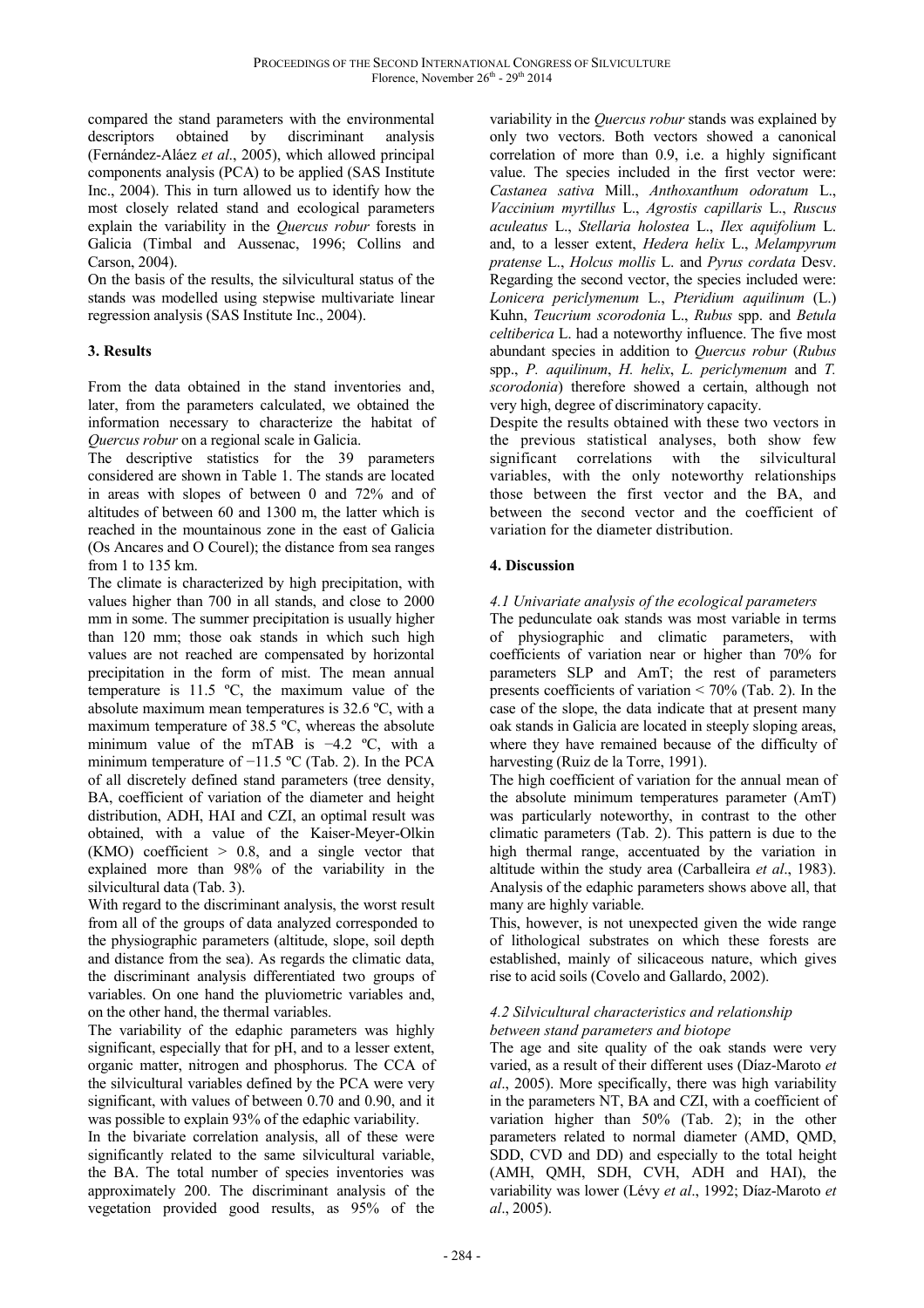From the set of stand parameters selected by bivariate analysis to describe the use and present status of the oak stands, the dominant height (ADH) must be eliminated, as well HAI, which depends on the former (Rondeux, 1993). This is because dominant height is affected by certain unsuitable silvicultural treatments to which the stands have been subjected, such as pollarding and felling of trees to provide firewood and food for livestock. Finally, only four stand parameters remained for pedunculate oak (AMD, QMD, AMH and QMH). All of these are closely related to the following biotope descriptors (Díaz-Maroto *et al*., 2005): mean altitude (ALT), soil depth to the parent rock (DPTH), mean annual temperature (MT) and annual mean of absolute minimum temperatures (AmT), even, as with AMD and QMD, at a level of significance of 99%. Therefore, these parameters are suitable for correctly defining the features of pedunculate oak stands in Galicia (Timbal and Aussenac, 1996; Rubio *et al*., 1997), and it can be established that the distribution of the stands are more closely related to the physiographic and climatic characteristics than to edaphic factors probably because the substrates' character on which the stands develop is similar (Díaz-Maroto *et al*., 2005, 2006). The results of the PCA showed that the highest possible variability can be explained with four new vectors (SAS Institute Inc., 2004); the first of these is a vector about stand structure, formed by diametric components (AMD, QMD, DD), height components (AMH, QMH, ADH) and NT.

The second vector can be defined as 'oceanity' (Díaz-Maroto *et al*., 2006), because of the importance of the parameters distance from the sea and altitude, both have the same weighting, but with a negative sign.

In the last two vectors, the climatic parameters, especially precipitation, and DPTH were particularly

important. The statistical relationships between stand and ecological parameters revealed by multivariate regression analysis showed that, although it is possible to establish close correlations with climatic factors, it is the physiographic parameters, slope (SLP), distance from the sea (DS) and depth of soil (DPTH), that best define the present status of these forests (Díaz-Maroto *et al*., 2005, 2006).

# **5. Conclusions**

The present location of many oak stands in steep areas indicates that they have remained in such areas from immemorial times because it was not feasible their harvesting and these stands are now very valuable in ecological and landscape terms. However, the results show that with lower values of the physiographic parameter, altitude, slope and distance from the sea, the stand density is greater and the spacing between trees is lower. Therefore the best sites for *Q. robur* in NW Spain correspond to thalweg zones or intermediate slopes with an important oceanic influence.

 In these zones, the climatic characteristics combine optimally higher minimum temperature, lower thermal amplitude and higher precipitation.

This is related to the growth period of the species and guarantee adequate growth. As regards the floristic data, the results obtained indicate that the floristic composition of the undergrowth has little effect on the growth and production of pedunculate oak stands.

Given the present silvicultural status of these stands, alternative methods must be proposed for their management, which will range from a conversion to high forest to recovery of the most deteriorated stands by reforestation.

Table 1. Parameters measured in each plot.

| Number         | Parameter (unit)                                  | Code        |
|----------------|---------------------------------------------------|-------------|
|                | Mean altitude (m)                                 | <b>ALT</b>  |
| $\overline{2}$ | Mean slope $(\% )$                                | <b>SLP</b>  |
| 3              | Soil depth to the parent rock (cm)                | <b>DPTH</b> |
| 4              | Closest distance from the sea (km)                | <b>DS</b>   |
| 5              | Annual precipitation (mm)                         | AP          |
| 6              | Summer precipitation (mm) SP                      | <b>SP</b>   |
| 7              | Mean annual temperature $(^{\circ}C)$             | MT          |
| 8              | Annual mean of absolute maximum temperatures (°C) | AMT         |
| 9              | Annual mean of absolute minimum temperatures (°C) | AmT         |
| 10             | Total pH in $H_2O$                                | PH          |
| 11             | Surface pH in $H_2O$                              | SPH         |
| 12             | Total organic matter (%)                          | <b>OM</b>   |
| 13             | Surface organic matter (%)                        | SOM         |
| 14             | Total nitrogen (%)                                | N           |
| 15             | Surface nitrogen (%)                              | <b>SN</b>   |
| 16             | Total C/N ratio                                   | C/N         |
| 17             | Surface C/N ratio                                 | SC/N        |
| 18             | Total available phosphorus (ppm)                  | P           |
| 19             | Surface available phosphorus (ppm)                | <b>SP</b>   |
| 20             | Total exchangeable potassium (ppm)                | K           |
| 21             | Surface exchangeable potassium (ppm)              | SK          |
| 22             | Total exchangeable calcium (ppm)                  | Ca          |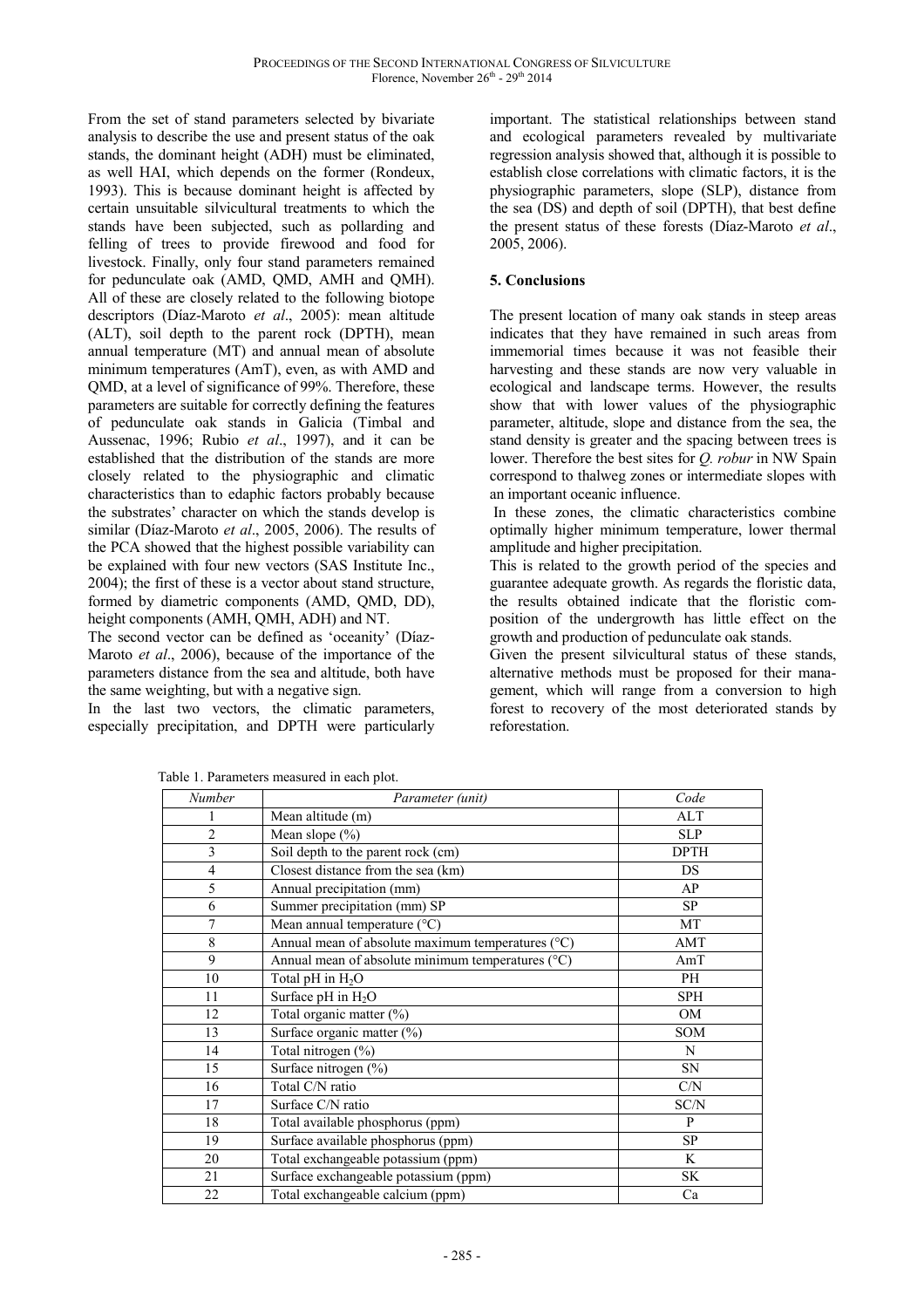#### (*Table 1. Continued)*

| Surface exchangeable calcium (ppm)                           | SCa        |
|--------------------------------------------------------------|------------|
| Total exchangeable magnesium (ppm)                           | Mg         |
| Surface exchangeable magnesium (ppm)                         | SMg        |
| Number of trees per hectare $(N_0 \text{ ha}^{-1})$          | NT         |
| Basal area per hectare $(m_2 \text{ ha}^{-1})$               | <b>BA</b>  |
| Arithmetic mean diameter (cm)                                | AMD        |
| Quadratic mean diameter (cm)                                 | QMD        |
| Standard deviation of the diameter distribution (cm)         | <b>SDD</b> |
| Coefficient of variation of the diameter distribution $(\%)$ | <b>CVD</b> |
| Dominant diameter (cm)                                       | <b>DD</b>  |
| Arithmetic mean height (m)                                   | AMH        |
| Quadratic mean height (m)                                    | <b>QMH</b> |
| Standard deviation of the height distribution (m)            | <b>SDH</b> |
| Coefficient of variation of the height distribution (%)      | <b>CVH</b> |
| Assmann's dominant height (m)                                | ADH        |
| Hart's index $(\% )$                                         | HAI        |
| Czarnowski's index                                           | <b>CZI</b> |
|                                                              |            |

Table 2. Descriptive statistics of the ecological parameters.

| Parameter (unit)  | Minimum          | Maximum | Mean  | CV(%) |
|-------------------|------------------|---------|-------|-------|
| ALT(m)            | 60               | 1300    | 539   | 48.2  |
| SLP(%)            | $\boldsymbol{0}$ | 72      | 27    | 77.7  |
| DPTH (cm)         | 46               | 150     | 94    | 27.6  |
| DS (km)           | $\mathbf{1}$     | 135     | 42    | 66.6  |
| $AP$ (mm)         | 772              | 1947    | 1372  | 22.7  |
| $SP$ (mm)         | 61               | 283     | 164   | 31.3  |
| $MT(^{\circ}C)$   | 7.3              | 14.6    | 11.5  | 13.0  |
| AMT $(^{\circ}C)$ | 20.0             | 38.8    | 24.0  | 8.3   |
| AmT $(^{\circ}C)$ | $-4.2$           | 6.2     | 0.8   | 300.0 |
| PH                | 3.92             | 6.15    | 4.85  | 9.3   |
| <b>SPH</b>        | 3.82             | 6.53    | 4.71  | 10.7  |
| OM (%)            | 1.04             | 23.31   | 8.64  | 60.0  |
| SOM $(\%)$        | 1.19             | 34.21   | 12.85 | 60.4  |
| N(%               | 0.042            | 0.793   | 0.307 | 58.0  |
| SN(%)             | 0.050            | 1.019   | 0.442 | 52.5  |
| C/N               | 6.9              | 29.6    | 31.9  | 31.0  |
| SC/N              | 10.4             | 30.1    | 16.8  | 25.3  |
| $P$ (ppm)         | 0.4              | 117.2   | 21.8  | 133.6 |
| SP (ppm)          | 0.4              | 119.5   | 19.8  | 147.5 |
| K (ppm)           | 19               | 252     | 103   | 48.5  |
| SK (ppm)          | $\overline{3}$   | 1297    | 120   | 180.0 |
| Ca (ppm)          | $\overline{4}$   | 1704    | 170   | 167.6 |
| SCa (ppm)         | $\boldsymbol{0}$ | 85      | 29    | 72.4  |
| Mg (ppm)          | $\boldsymbol{0}$ | 143     | 265   | 77.5  |

| Table 3. Results of PCA of the stand parameters. |  |
|--------------------------------------------------|--|
|--------------------------------------------------|--|

|                  | KMO test | Variable | Variability<br>explained $(\% )$ | Accumulated<br>variability $(\%)$ | Explanatory<br>parameters |
|------------------|----------|----------|----------------------------------|-----------------------------------|---------------------------|
| Stand parameters | 0.840    |          | 98.4                             | 98.4                              | NT, BA, HAI, and CZI      |
|                  |          |          | 1.2                              | 99.6                              | CVD and CVH               |
|                  |          |          | 0.4                              | 100.0                             | ADH, HAI, and CZI         |

KMO: Kaiser-Meyer-Olkin coefficient.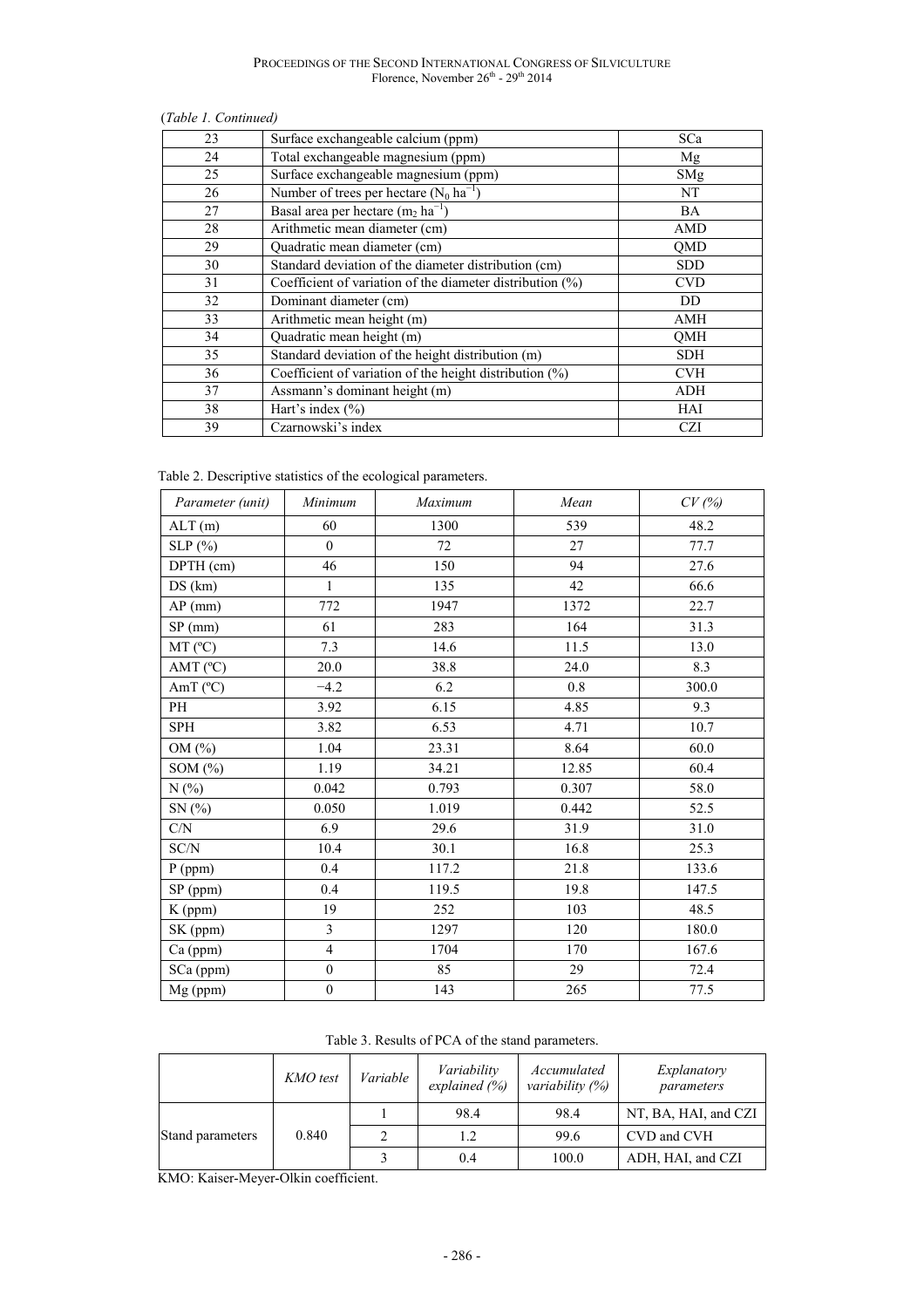#### **RIASSUNTO**

#### **Selvicoltura della Quercia peduncolata o Farnia**  *(Quercus robur* **L. ) in popolamenti naturali della Galizia (NO Spagna): Restrizioni ambientali**

La selvicoltura utilizzata nelle foreste di *Quercus robur* L. è ben sviluppata nei paesi in cui la specie ha importanza economica. La situazione in NW Spagna è diverso, in quanto vi è poca conoscenza circa la silvicoltura da applicare. Il ceduo predomina e richiede continua gestione altrimenti gli stand invecchieranno. Molte di queste foreste sono state intensamente sfruttate, e in molti casi sono stati applicati trattamenti inadeguati. Recentemente, a seguito di esodo rurale, vi è stato un cambiamento da eccessivo sfruttamento ad un mancato intervento.

La loro gestione deve ora essere effettuata secondo criteri selvicolturali e vincoli ambientali. La nostra ipotesi è che le condizioni ambientali non ostano all'applicazione di una selvicoltura alternativa per ottenere risultati più lucrativi, piuttosto che con il tradizionale. Per ottenere i mosaici che *Q. robur* è presente la Foresta Mappa di Spagna è stato chiesto, e sono state selezionate le zone di campionamento. Querce rappresentative sono state scelte per smaltire i provocato 39 trame. Una volta sono stati ripiantati, un inventario floristico è stato effettuato e sono stati registrati dati abiotici-biotici. I risultati mostrano che, con i valori più bassi di altitudine, pendenza e distanza dal mare, la densità è maggiore, e le migliori siti per *Q. robur* corrispondono al fondovalle con un'influenza oceanica. In queste zone, le caratteristiche climatiche si combinano in modo ottimale temperatura minima più elevata, escursione termica inferiore e superiore delle precipitazioni. Trattamenti alternativi devono essere proposti, che vanno da una conversione a fustaia al recupero degli stand di riforestazione.

#### **CITED AND ANNOTATED BIBLIOGRAPHY**

- Assmann E., 1970 *The Principles of Forest Yield Study*. Pergamon Press, Oxford.
- Bary-Lenger A., Nebout J.P., 1993 *Le chêne pédonculé et sessile en France et en Belgique*. Gerfaut Club Editions du Perron, Alleur-Liège.
- Bouchon J., Trencia J., 1990 *Sylviculture et production du chêne*. Revue Forestière Française, 2: 246-253. http://dx.doi.org/10.4267/2042/26070
- Bravo-Oviedo A., Montero G., 2005 *Site index in relation to edaphic variables in stone pine (*Pinus pinea *L.) stands in Southwest Spain*. Annals of Forest Science, 62: 61-72.

http://dx.doi.org/10.1051/forest:2004086

- Carballeira A., Devesa C., Retuerto R., Santillan E., Ucieda F., 1983 – *Bioclimatología de Galicia*. Xunta de Galicia-Fundación Barrie de la Maza, A Coruña.
- Claessens H., Pauwels D., Thibaut A., Rondeux J., 1999 – *Site index curves and autoecology of ash, sycamore and cherry in Wallonia (Southern Belgium)*. Forestry, 72: 171-182.
	- http://dx.doi.org/10.1093/forestry/72.3.171
- Collins R.J, Carson W.P., 2004 *The effects of environment and life stage on* Quercus *abundance in the eastern deciduous forest, USA: are sapling densities most responsive to environment gradients?* Forest Ecology and Management, 201: 241-258. http://dx.doi.org/10.1016/j.foreco.2004.06.023
- Covelo F., Gallardo A., 2002 *Effect of pine harvesting on leaf nutrient dynamics in young oak trees at NW Spain*. Forest Ecology and Management, 167: 161-172.

http://dx.doi.org/10.1016/S0378-1127(01)00721-6

Decocq G., Aubert M., Dupont F., Alard D., Saguez R., Wattez-Franger A., 2004 – *Plant diversity in amanaged temperate deciduous forest: understorey response to two silvicultural systems*. Journal of Applied Ecology, 41: 1065-1079.

http://dx.doi.org/10.1111/j.0021-8901.2004.00960.x

- Díaz-Maroto I.J., Vila-Lameiro P., Silva-Pando F.J., 2005 – *Autoecology of oaks (*Quercus robur *L.) in Galicia (Spain)*. Annals of Forest Science, 62: 737- 749. http://dx.doi.org/10.1051/forest:2005069
- Díaz-Maroto I.J., Fernández-Parajes J., Vila-Lameiro P., 2006 – *Autecology of rebollo oak (*Quercus pyrenaica *Willd.) in Galicia (Spain)*. Annals of Forest Science, 63: 157-167.

http://dx.doi.org/10.1051/forest:2005108

Fernández-Aláez C., Fernández-Aláez M., García-Criado F., 2005 – *Spatial distribution pattern of the riparian vegetation in a basin in the NW Spain*. Plant Ecology, 179: 31-42.

http://dx.doi.org/10.1007/s11258-004-5702-6

- Gallardo J.F., Santa Regina I.S., Harrison A.F., Howard D.M., 1995 – *Organic matter and nutrient dynamics in three ecosystems of the "Sierra de Bejar" mountains (Salamanca Province, Spain)*. Acta Oecologica, 16: 447-459.
- Harmer R., Morgan G., 2007 *Development of* Quercus robur *advance regeneration following canopy reduction in an oak woodland*. Forestry, 80: 137-149. http://dx.doi.org/10.1093/forestry/cpm006
- Hill M.O., 1979 *Twinspan: A Fortran Program for Arranging Multivariate Data in an Ordered Two-Way Table by Classification of the Individuals and Attributes*. Cornell University, New York.
- Hummel F.C., Locke G.M., Jeffers J.N., Christie J.M., 1959 – *Code of sample plot procedure*. Bulletin 31, Forestry Commission, London.
- Johnson R.H., Shifley R.R., Rogers R., 2002 *The Ecology and Silviculture of Oaks*. CAB International, Wallingford.

http://dx.doi.org/10.1079/9780851995700.0000

Lawesson J.E., Wind P., 2002 – *Oak dune forests in Denmark and their ecology*. Forest Ecology and Management, 164: 1-14.

http://dx.doi.org/10.1016/S0378-1127(01)00466-2

- Lebourgeois F., Cousseau G., Ducos Y., 2004 *Climate-tree-growth relationships of* Quercus petraea *Matt. stand in the forest of Bercé ("Futaie des Clos", Sarthe, France)*. Annals of Forest Science, 61: 361- 372. http://dx.doi.org/10.1051/forest:2004029
- Lévy G., Becker M., Duhamel D., 1992 *A comparison of the ecology of pedunculate and sessile oaks: radial*